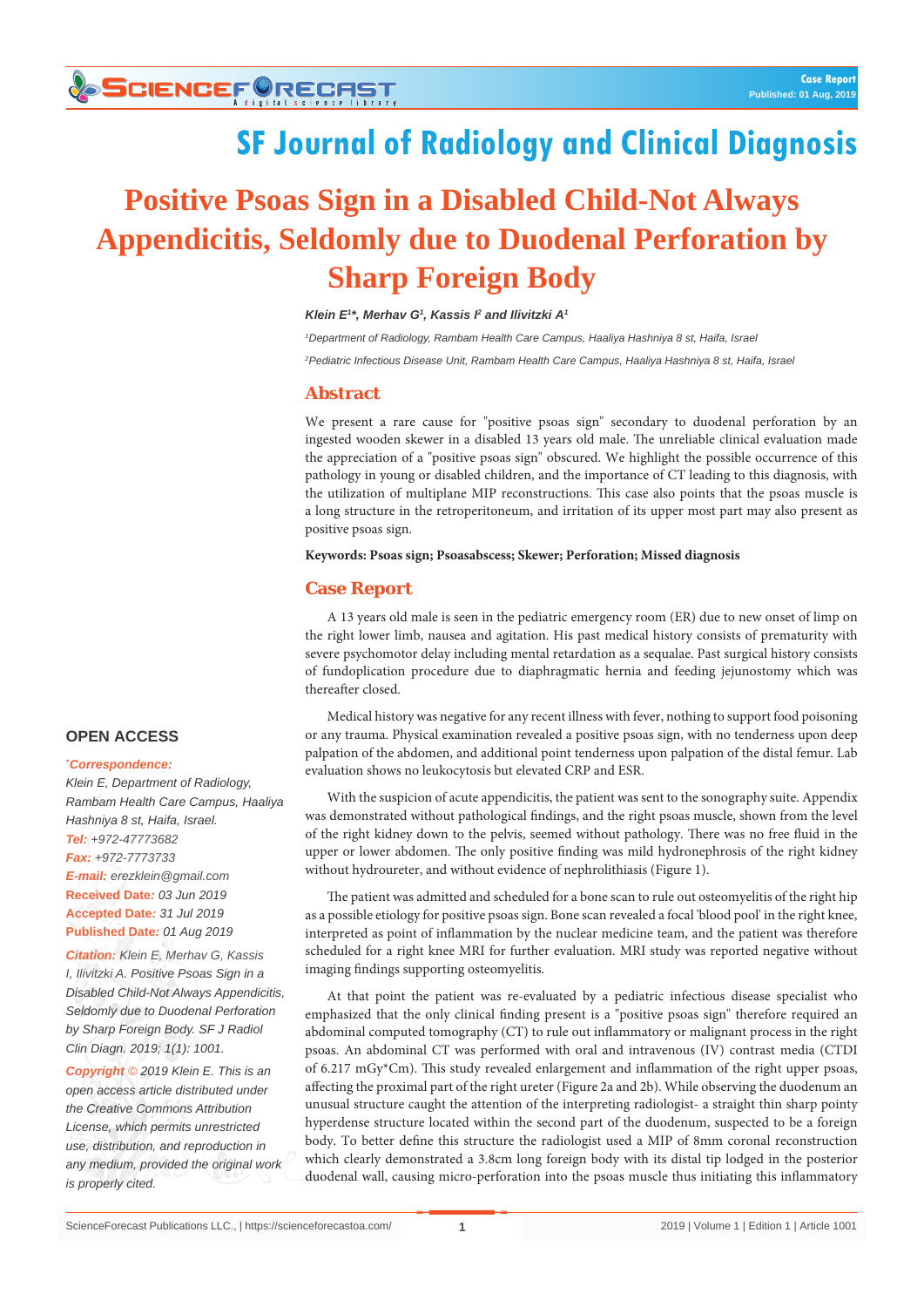

**Figure 1:** Abdominal Ultrasound demonstrating right renal hydronephrosis without evidence of nephrolithiasis.



**Figure 2:** A) CECT Axial view demonstrating swollen and inflamed Right Psoas muscle. B) CECT Axial view demonstrating right sided renal hydronephrosis.



**Figure 3:** CECT, Coronal MIP 8mm reconstruction demonstrating a Foreign Body (white arrow) within the  $2^{nd}$  part of the Duodenum with its distal tip lodged in the duodenal posterior wall.

cascade (Figure 3). Endoscopy confirmed the radiological suspicion and revealed a wooden skewer lodged in the posterior wall of the duodenal wall (Figure 4). The foreign body was removed successfully by endoscopy, and the patient was treated with antibiotics and bowel rest for several days with full recovery.

#### **Discussion**

The psoas is a retroperitoneal muscle which originates from the lateral borders of the twelfth thoracic to fifth lumbar vertebrae. Psoas muscle has two fibrous and one fascial attachment on the spine. Fascicles attach posteriorly to the L1–L5 transverse processes and anteriorly from the T12–L1 disc to the L4–L5 disc. In 70% of people, it is a single structure (psoas major), however, 30% may have



**Figure 4:** Endoscopy of the duodenum. Proof of the wooden skewer lodged within posterior duodenal wall. The Skewer was removed successfully by endoscopic Lasso without complications.

an additional smaller psoas minor muscle, which lies anterior to the psoas major along the same course. It is innervated by ventral rami of the lumbar spinal nerves T12–L4 [1].

The psoas sign, first introduced by an English surgeon, Dr Zachary Cope, is a clinical sign that indicates irritation to the iliopsoas group of hip flexors in the abdomen.

The psoas maneuver stretches or retracts the muscle. An inflammatory process adjacent to the muscle will produce pain and a positive sign. Positive psoas sign is mainly used to suggest an appendicitis or a psoas abscess [2]. Uncommon etiologies include retroperitoneal malignancies such as sarcoma [3], and in rare cases, such as our reported case, due to duodenal perforation by a foreign body. Psoas abscess may mimic osteomyelitis of the hip as was in this case [4].

In our case, the right psoas muscle was only partially demonstrated on its distal part in the abdominal ultrasound obtained and acute appendicitis was ruled out. At that time, the right sided hydronephrosis was not referred to a possible retroperitoneal pathology or to the positive psoas sign presented upon admission.

It is important to keep in mind small clues presented in the initial imaging, which in our case, was hydronephrosis without hydroureter or nephrolithiasis. These findings were neglected by the clinicians, postponing by nearly two weeks the final diagnosis obtained by the later performed CT scan.

Knee MRI was performed to further evaluate a misleading positive bone scan, without clinical correlation or relevance to the clinical presentation. Once a thorough clinical evaluation including elaborated physical examination was performed, the correct imaging study was ordered. This case highlights our tendency to believe and pursue any positive finding on imaging, regardless of their relevance to the case in hand, thus performing unnecessary studies and procedures, shifting us off tract from correct diagnosis. Bone scan, as any other study, has a false positive and false negative results and must never be interpreted in isolation [5].

Pointed sharp foreign bodies such as toothpicks and fish bones have been documented as etiologies of viscus organ perforation and complications such as sepsis are common [6]. Duodenal perforation secondary to foreign bodies ingestion is uncommon, with only a few cases identified in the literature. They occur either in young pediatric patients, or intentionally in the adult population. In disabled patients, there is a higher incidence of foreign body ingestion [7]. The presenting symptoms are usually vague, without fever or elevated